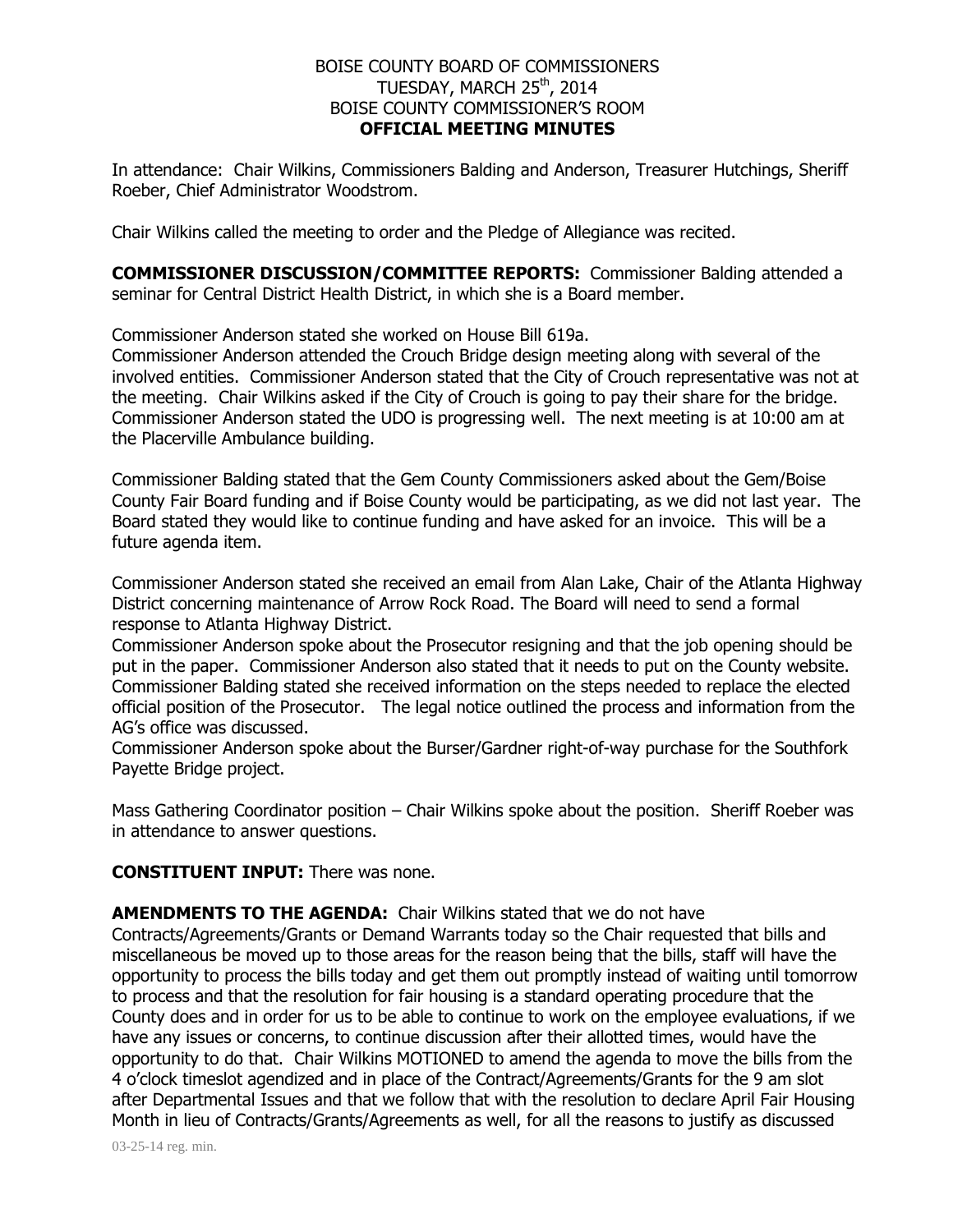earlier. Commissioner Balding SECONDED. Roll call vote: Chair Wilkins – aye; Commissioner Balding – aye; Commissioner Anderson; all ayes, motion passed.

**MINUTES:** Chair Wilkins MOTIONED to approve the Boise County Board of County Commissioner's minutes from Friday, February 14, 2014, as presented. Commissioner Anderson SECONDED. All ayes, motion carried.

Chair Wilkins MOTIONED to approve the Boise County Board of County Commissioner's official meeting minutes for Tuesday, March 11<sup>th</sup>, 2014, as presented. Commissioner Balding SECONDED. Discussion: Commissioner Anderson stated this agreement is for the use of equipment and county personnel in Elmore County. All ayes, motion passed.

Chair Wilkins MOTIONED to approve the Boise County Board of County Commissioner's official meeting minutes from March 18, 2014, with corrections as discussed by Commissioner Anderson. Commissioner Balding SECONDED… All ayes, motion passed.

**DEPARTMENTAL ISSUES:** Sheriff Roeber handed out statewide stats and allocation for the rest of the state that has boating programs. This is for the RBS Grant (boating program) and it is a 50/50 match. Commissioner Anderson MOTIONED that Boise County enter into an agree with Idaho Department of Parks & Recreation for the purpose of accepting the Recreational Boating Safety funding, up to an amount not to exceed \$14,360.00, which requires Boise County to match at least one-half of the total amount as budgeted for the FY 2014. Chair Wilkins SECONDED. Roll call vote: Chair Wilkins – aye; Commissioner Balding – aye; Commissioner Anderson; all ayes, motion passed.

Payroll request for J. Newland (new employee): Treasurer Hutchings was in attendance and stated it is a part-time position and that the employee is only entitled to sick leave if they work 20 hours or more. Commissioner Balding stated that we are operating under the "current" personnel policy, not the new revised (that has not been approved yet). Commissioner Anderson MOTIONED that we approve the payroll addition for the Treasurer's office for a permanent, part-time employee working 20 hours per week, Jennifer Newland. Discussion: with an effective date of this week per Treasurer Hutchings. Commissioner Balding SECONDED. Roll call vote: Chair Wilkins – aye; Commissioner Balding – aye; Commissioner Anderson; all ayes, motion passed.

Emergency Management Services – generator donation discussion will take place later today as he is not able to attend.

P&Z trainings request – Mindy Dorau presented information on the request and stated that these trainings can be shared by all county employees. Commissioner Anderson MOTIONED to approve the request from Ms. Dorau to purchase the All-Access Training Pass for seminar trainings in the amount of \$199 to come out of the training budget line item 0439-00 for staff training. Commissioner Balding SECONDED. All ayes, motion passed.

## **CONTRACTS/AGREEMENTS/GRANTS:** Nothing was presented.

**DEMAND WARRANTS:** Chair Wilkins stated that she has a bill from EBCAD, for the other half of the building which was Community Justice and EBCAD stated they (Community Justice) are refusing to pay as they state they were out of the building already. It was determined that March 8<sup>th</sup> was when EBCAD got access to the full building. Chair Wilkins recommends that Community Justice pay the bill and that it will be a demand warrant. Chair Wilkins MOTIONED to approve the demand warrant to Idaho Power for \$393.92, to come out of 06-54-461-04. Commissioner Balding SECONDED. All ayes, motion passed.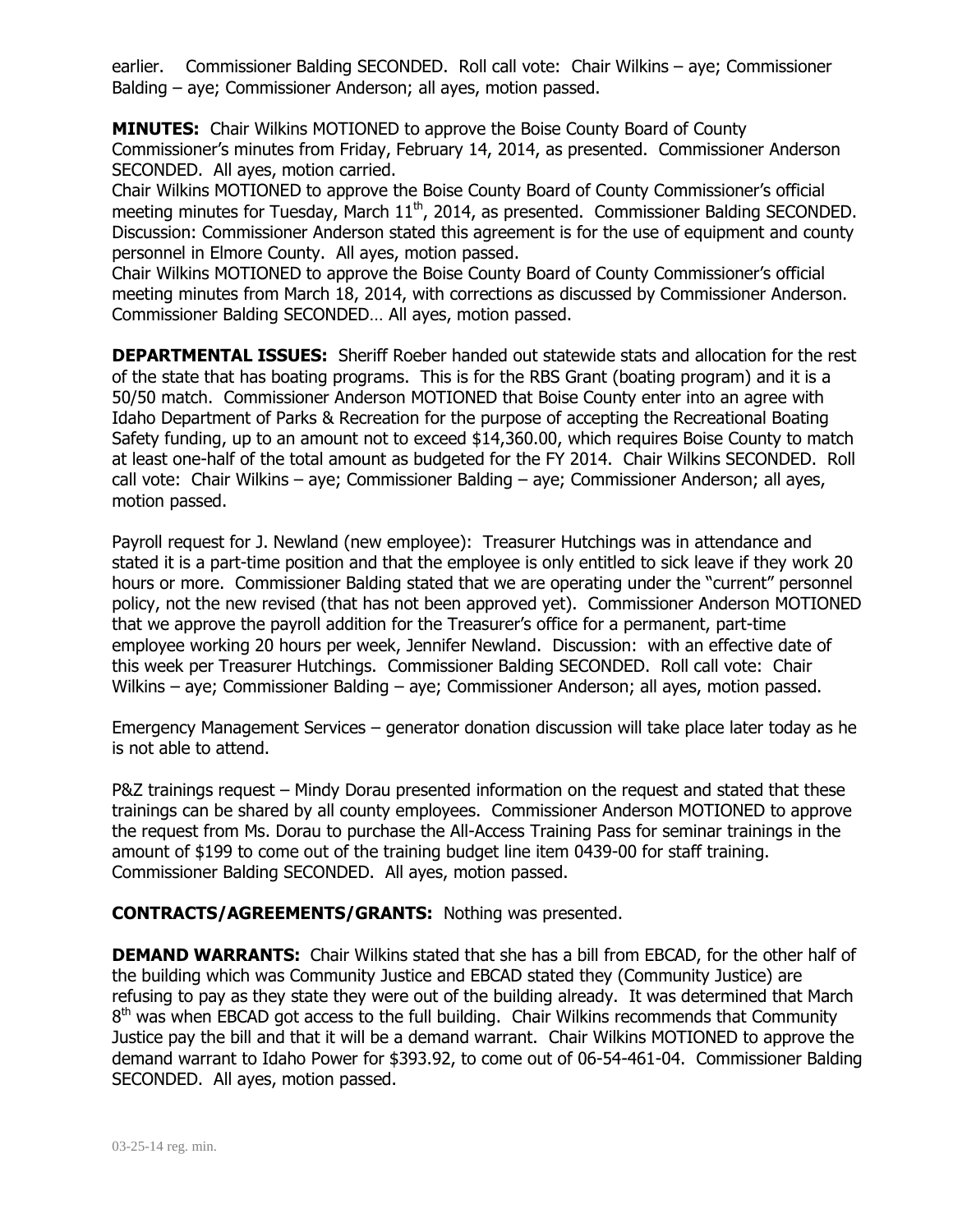**INDIGENT:** Chair Wilkins MOTIONED to go into executive session per IC 67-2345(1)d) to place a lien on case 14-03-A and to discuss cases 14-02-A and 14-02-B. Commissioner Anderson SECONDED. Roll call vote: Chair Wilkins – aye; Commissioner Balding – aye; Commissioner Anderson; all ayes, motion passed. Ms. Loya presented a lien on 14-03-A and discussion on 14- 02-B and 14-02-B. Chair Wilkins motioned to come out of executive session. Commissioner Wilkins MOTIONED to sign a lien on case 14-03-A. Commissioner Anderson SECONDED. Roll call vote: Chair Wilkins – aye; Commissioner Balding – aye; Commissioner Anderson; all ayes, motion passed. Chair Wilkins MOTIONED to approve case 14-02-A. Commissioner Balding SECONDED. Roll call vote: Chair Wilkins – aye; Commissioner Balding – aye; Commissioner Anderson; all ayes, motion passed. Chair Wilkins MOTIONED to suspend case 14-02-B pending SSD and medical retro eligibility. Commissioner Anderson SECONDED. Roll call vote: Chair Wilkins – aye; Commissioner Balding – aye; Commissioner Anderson; all ayes, motion passed.

**PA ISSUES:** Prosecutor Gee was not in attendance. Chair Wilkins MOTIONED to go into executive session per I.C. 67-2345(1)(b) for personnel issues. Commissioner Anderson SECONDED. Roll call vote: Chair Wilkins – aye; Commissioner Balding – aye; Commissioner Anderson; all ayes, motion passed. Chair Wilkins stated, coming out of executive session 67- 2345(1)(b), no decisions were made, only discussion.

Chair Wilkins MOTIONED to go back into executive session per I.C. 67-2345(1)(b), personnel issues. Commissioner Balding SECONDED. Roll call vote: Chair Wilkins – aye; Commissioner Balding – aye; Commissioner Anderson; all ayes, motion passed. Chair Wilkins stated that, coming out of executive session, the topic was employee evaluations, no decisions were made.

**ARROW ROCK ROAD/READER BOARD DISCUSSION:** Road Department Superintendent Bill Jones and Assistant Chuck Morgan were in attendance. Chair Wilkins spoke about the spring maintenance being done on the road. Commissioner Anderson stated that she was contacted by Mr. Lake, Atlanta Highway Department, concerning getting a formal letter. Mr. Jones stated they (AHD) want to start blading and cleaning pipes, etc. Mr. Jones stated that the Boise County road crews were up there for three weeks and did extensive blading. Mr. Jones stated he prefers to do the summer maintenance through his department, not Atlanta Highway District.

Commissioner Anderson asked about Cottonwood Road. Mr. Jones stated they have not done the work yet as they have to pick up the grader further down the road so on the way back, the road will be graded.

Mr. Jones stated that he would like to continue the spring & fall maintenance but could contract with Atlanta Highway District for the winter maintenance. Chair Wilkins stated she would prepare a draft letter.

Reader Board discussion – Chair Wilkins spoke about the LEPC concerns. Bill Jones spoke about getting the information to the Idaho Transportation Department to put on the reader board. Mr. Jones stated that we do not have an agreement with them. Mr. Jones stated that it would be nice to have our own reader board for when issues come up. Mr. Jones stated he may be able to purchase a used one from ITD. Mitchel Tain spoke about LEPC and options of alerting the public for emergencies, etc.

**EMPLOYEE EVALUATIONS:** Chair Wilkins MOTIONED to go into EXECUTIVE SESSION per I.C. 67- 2345(1)(b), personnel for employee evaluations. The Board will discuss further, at the March  $30<sup>th</sup>$ afternoon meeting, during executive session. Coming out of executive session per I.C. 67- 2345(1)(b), personnel, for conducting employee evaluations, we now have John Roberts before us and has been asked to address a letter from the Placerville Fire Protection District in regards to thanking us for the generator donated to them. This letter was given to the Board during Miscellaneous & Correspondence last week and they (Board) had no knowledge of this transaction and that proper procedures were not taken, per Chair Wilkins. Mr. Roberts stated that it is a